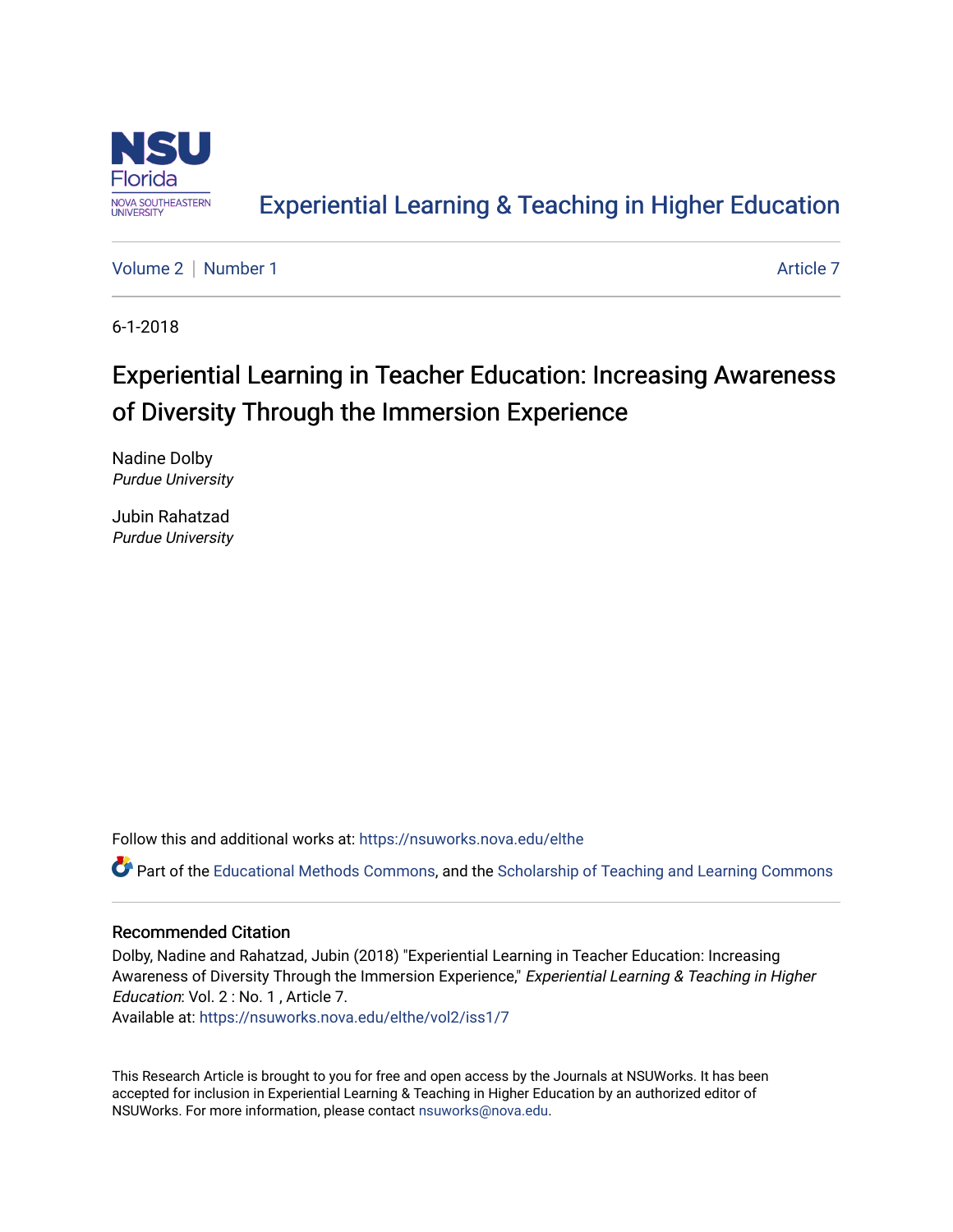## Operationalizing the Roles of Experiential Learning: Bringing the Partnership to Life

ADAM M. LEWANDOWSKI, DEBBIE G. DEPALMA, REBECCA S. ENGLUND, & MELISSA M. CARTWRIGHT *Nazareth College & Discovery Charter School*

**Abstract.** This article focuses on the partnership between Discovery Charter School of Rochester, New York, founded in 2011, and Nazareth College Partners for Learning. The Partners for Learning program engages Nazareth College students in partnerships with the children, teachers, and staff of eight urban sites. The authors examine the four critical roles that work to foster program success: (1) Associate Director for the Center for Civic Engagement, (2) Student Site Coordinator, (3) Site Representative, and (4) Classroom Teacher. We describe each of the four roles, how the roles support experiential learning, and, most importantly, how we consistently collaborate to ensure success for all parties. We have gathered multiple forms of reflection, and we share data focusing on the impact of student learning for both personal and professional growth. Finally, Discovery Charter School students describe what having a Partner in their classroom means to them, how the Partners have improved their learning, and how the relationships that have formed over the semester/ year(s) have had an impact on them.

© 2017 Southern Utah University Press & Design. Correspondence should be sent to Debbie Godsen DePalma and Adam Lewandowski, Nazareth College, 4245 East Avenue, Rochester, NY 14618 Email: dgodsen2@naz.edu, alewand8@naz.edu

*ELTHE: A Journal for Engaged Educators*, Vol. 1, No. 2 (2017), pp. 7–24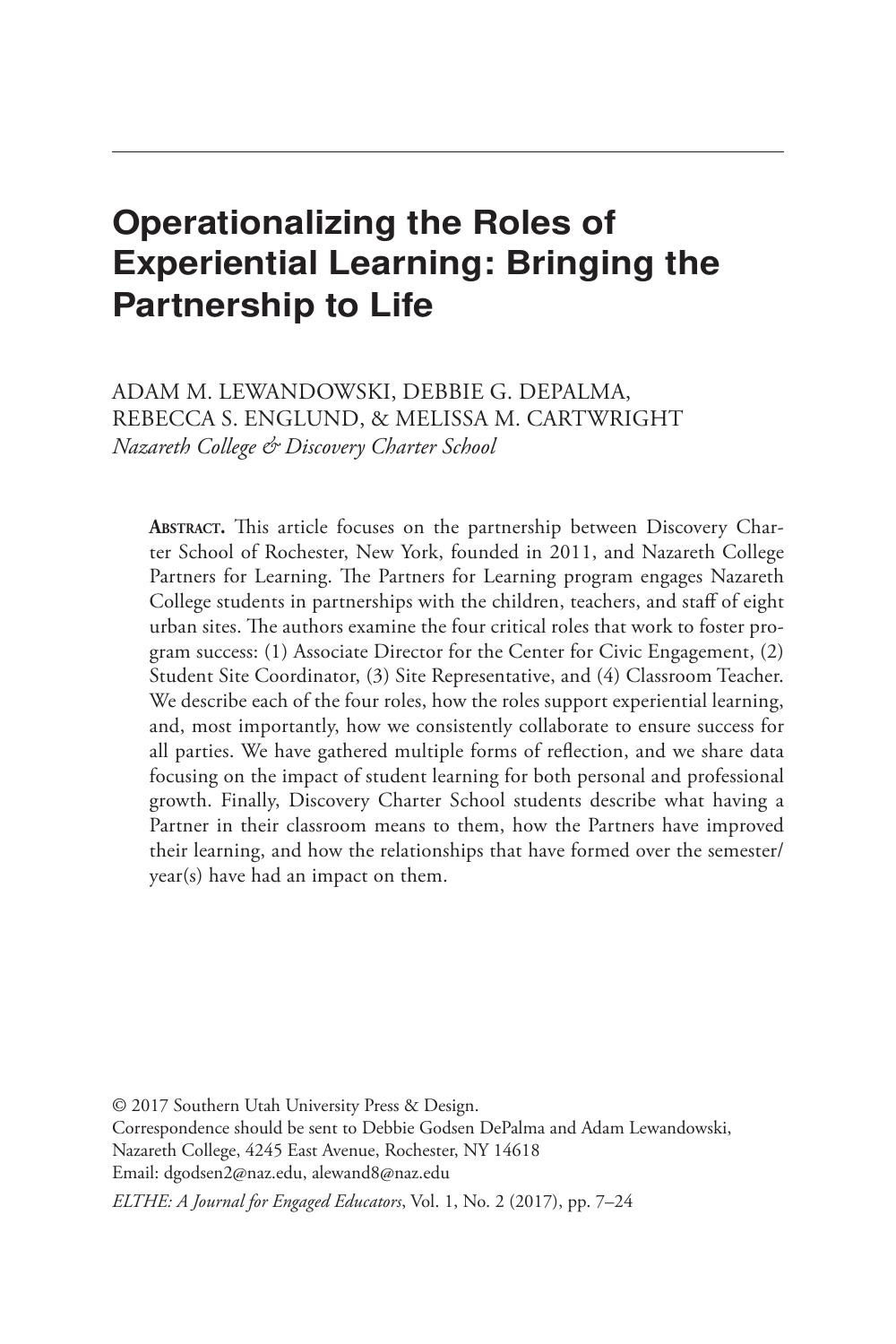#### Operationalizing the Roles of Experiential Learning: Bringing the Partnership to Life

Experiential learning collaborations can take many forms and apply a wide range of administrative support structures. This article focuses on the partnership between Discovery Charter School of Rochester, New York, founded in 2011, and Nazareth College Partners for Learning (PFL). This successful collaboration was awarded a President's Community Service Honor Roll Award in 2013 and was recently recognized with a 2016 NASPA Grand Silver Medal and Gold Excellence Award in the category of Civic Learning, Democratic Engagement, Service-Learning, and Community Service. The Partners for Learning program engages Nazareth College students in partnerships with the children, teachers, and staff of eight urban sites. Over 135 Nazareth College students participate in this program annually, with 20 of those students placed with Discovery Charter School. These partnerships are designed to help raise the academic performance and educational aspirations of the children, while heightening the social awareness and sharpening the professional skills of Nazareth College students. Open to all academic majors, Partners for Learning is part of the federal work-study program that provides students with a rich experiential learning framework that employs many of the most effective practices of service learning.

The highly collaborative partnership between Discovery Charter School and PFL began in fall 2011, when the school first opened. With each semester, we grow stronger in our ability to provide a unique and enriching experience for college student "Partners," as well as improve educational outcomes for the elementary students. The goal of this article is to articulate the functions of the partnership which make it a success: their roles, the process to ensure a reciprocal relationship where all parties benefit, and first-hand accounts of the scope of learning through service.

The roles within experiential learning partnerships have been developing over time, with research leading to refinement of a list of critical elements. These critical elements outline good practices across a spectrum of activities, including academic service-learning, internships, practica, and co-curricular service. The Wingspread Special Report document on "Principles of Good Practice for Combining Service and Learning" identifies important tasks for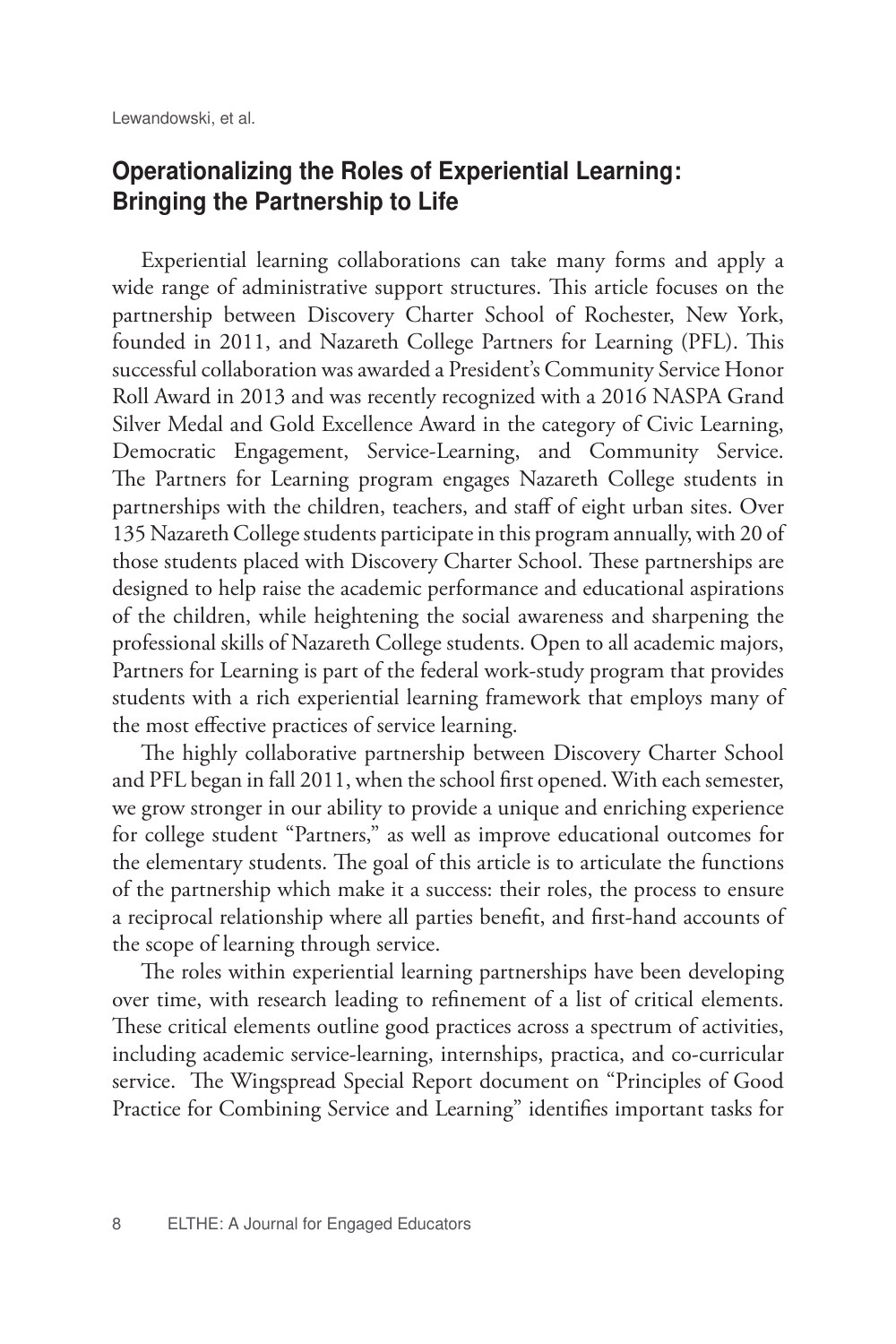faculty, staff, students, community partners and members that support the operationalization of roles, including:

- clarifying the responsibilities of each person and organization involved;
- articulating clear service and learning goals for everyone involved;
- training, supervision, monitoring, support, recognition, and evaluation to meet service and learning goals;
- providing structured opportunities for people to reflect critically on their service experience;
- allowing for those with needs to define those needs; and
- committing to program participation by and with diverse populations (Honnet & Poulen, 1989).

In "Principles of Good Practice in Community Service-Learning Pedagogy," Jeffery Howard identifies the importance of providing "educationally sound mechanisms to harvest the community learning" and providing "support for students to learn how to harvest the community learning" (1993). These guidelines assert the importance of thoughtful consideration by faculty, staff, and community partners to the tasks necessary to facilitate learning.

While exploring the essentials of academic service-learning, Barbara A. Holland and Sherril B. Gelmon (1998) identify that community partners should participate in planning, defining needs, and designing service activities. Community partners can assume key roles in the student learning experience by providing professional expertise and knowledge of professional networks. Over time, the partnerships can evolve to become the basis for more complex joint planning and evaluation. In "An Introduction to Service-Learning: Or, An Open Letter to College and University Leaders Committed to Creating Conditions for Students to Contribute and Learn," Robert Sigmon (1996) asserts that "establishing conditions for students to engage with others in a shared search for doing what needs to be done (Service) and pursuing what needs to be learned (Learning)" is important work for colleges and community. In identifying the fundamental intentions and actions for service-learning, Sigmon identifies two commitments that inform a college student's role in experiential learning: "the desire to and practice of contributing (serving, caring, loving, and being connected)" and "the desire to and practice of learning and growing." The rich history of principles and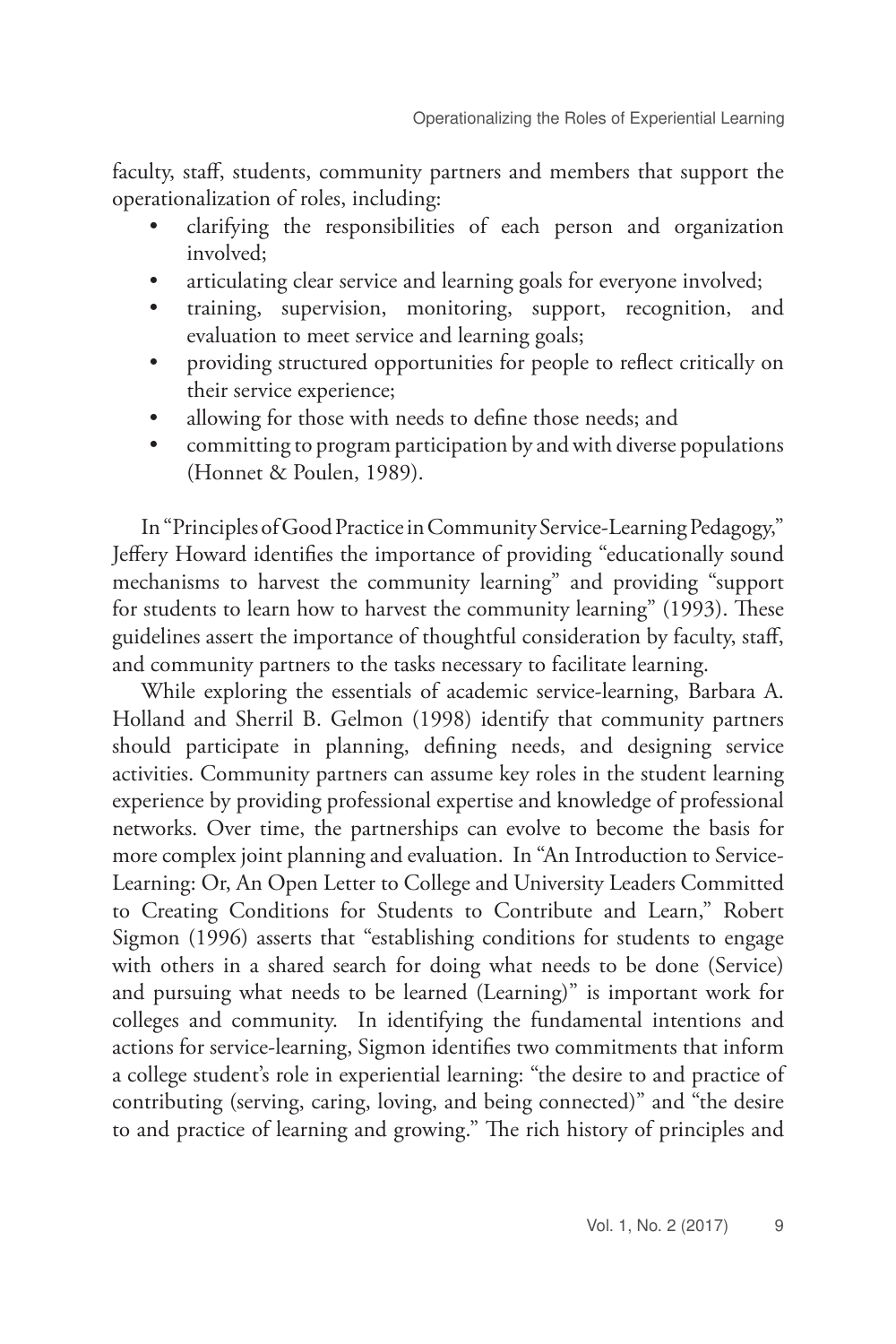practices from the fields encompassing experiential learning provided a solid foundation upon which the roles within PFL were created.

Four critical roles in PFL work in tandem to foster program success: (1) Associate Director for the Center for Civic Engagement, (2) Student Site Coordinator, (3) Site Representative, and (4) Classroom Teacher. As authors, we will each explain what our role is, how this role supports service learning, and, most importantly, how we consistently collaborate to ensure success for all parties. Gathered from multiple forms of reflection, the data we share focuses on the impact of student learning for both personal and professional growth. Finally, the Discovery Charter School students will describe what having a Partner in their classroom means to them, how the Partners have improved their learning, and how the important relationships that have formed over the semester/year(s) have had an impact on them.

#### Program Description

Partners for Learning (PFL) is an innovative co-curricular service program that focuses on poverty reduction, education, and community empowerment by building partnerships with schools, education centers, and human service organizations. The unique "partnering" aspect of the program enables our community of faculty, staff, college students, and youth to develop effective working relationships that meet individual needs while achieving communitybased goals. Critical to the mission of Nazareth College, the PFL program empowers college students to develop the skills necessary for the pursuit of meaningful careers while building diverse relationships and heightening their social awareness. PFL was founded in 1994 as a federal work-study program. Developed within the Student Development Division, this co-curricular service experience applies the best practices for service-based learning and the achievement of community outcomes. PFL was founded to support the mission of the college "to inspire dedication to the ideal of service to their communities" ("Mission and Vision") and to respond to a great community challenge: the low graduation rates of Rochester city school children.

Hallmarks of this program included best practices, such as the Eight Principles of Good Practice for Experiential Learning Activities from the National Society of Experiential Education ("Eight Principles of Good Practice" 2013) and Dr. George Kuh's High Impact Educational Practices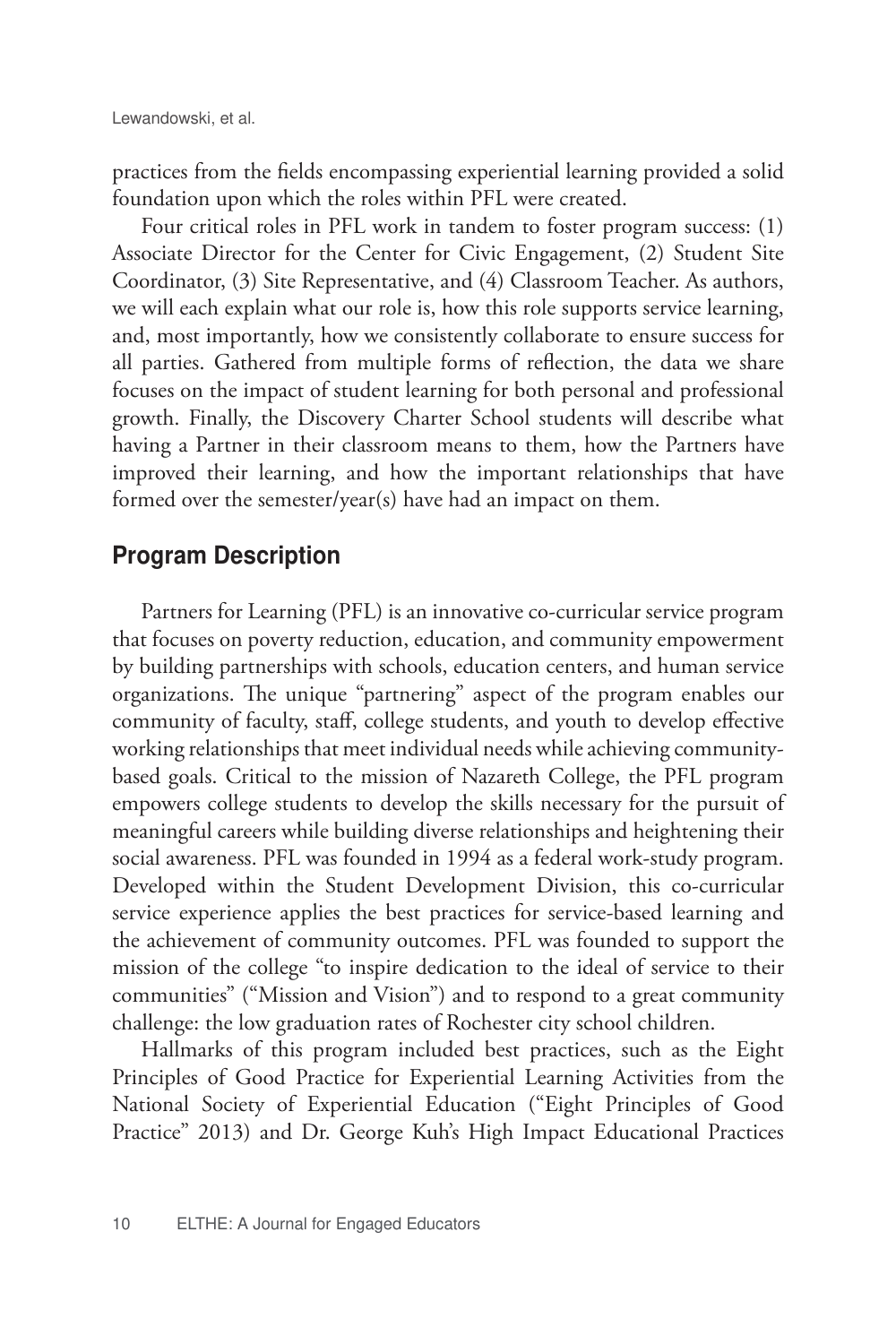(2008). Student success is also at the forefront of our work. The best practices include identified student learning outcomes; program assessments; reciprocity; sustained service experience over months and often years; progressive student leadership; and reflection demonstrating civic learning, professional skills development, and personal growth.

Starting with Hope Hall and Rochester City School #36, 20 students traveled from campus into the community and spent six to eight hours each week serving as tutors and mentors. Paired up in classrooms, the Nazareth students worked in small groups, floated around each classroom, or worked one-on-one with elementary students. The focus was to enhance the academics and educational aspirations of the young students and to build relationships within our community. Today, PFL has grown to employ 135 Nazareth College students yearly, providing service to eight schools and afterschool centers, including the Discovery Charter School.

#### Discovery Charter School Overview

Discovery Charter School (DCS) opened its doors in August 2011 and was built on the tenets of serving urban students living in high poverty approximately 98% meet federal guidelines for poverty—through an extended school day and year focused on a challenging and engaging curriculum grounded in national standards and strong character education. DCS enrolls approximately 280 students in grades K–6, with two classes at each grade level. Teachers are highly dedicated, putting in long hours to ensure strong instruction while also meeting the social and emotional needs of the students.

DCS follows the Association for Supervision and Curriculum Development (ASCD) model, which advocates the importance of supporting the whole child through five components: health, safety, engagement, supportive environments, and challenging experiences (Saia & DePalma, 2013). At DCS, each student enters school healthy and learns about and practices a healthy lifestyle. Students are provided a healthy breakfast, lunch, and fruit or vegetable for a snack through the school partnership with Wegmans Healthy Snacks Program. Students have scheduled play time daily and physical education up to four times a week. Each student learns in an environment that is physically and emotionally safe for students and adults. Supporting this environment are a primary and intermediate dean, a school counselor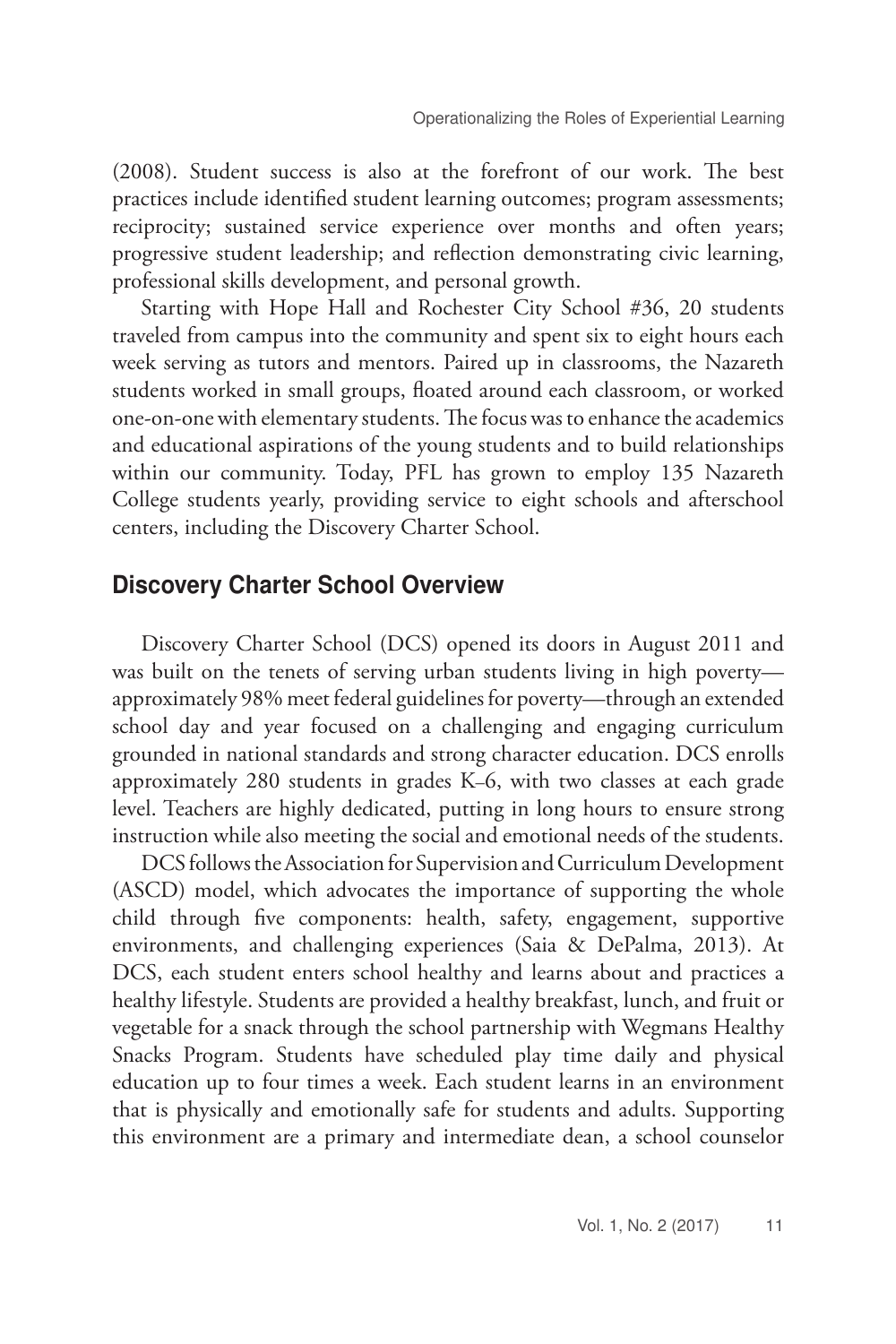to support students who struggle, and assistant teachers to ensure student safety. The culture of the school maintains this intentional focus on the whole child. Each week, the entire school comes together for community circle to celebrate students in many ways and showcase learning at various grade levels.

Throughout the school day, each student is actively engaged in learning and is connected to the school and broader community. As DCS is an EL Education School, each grade level focuses on two learning expeditions, which have students working with local and global community entities. Each student has access to personalized learning and is supported by qualified, caring adults. The student-teacher ratio is roughly eight students to one teacher. Each classroom has two teachers, each grade level has access to an intervention teacher for targeted instruction, and all non-teaching staff interact with students strategically to support both academically and emotionally as needs arise. Each student is challenged academically and prepared for later success through a highly rigorous curriculum based on state and national standards. Technology is also a central focus: each student in grades 2–6 has a Chromebook, which is used in all content areas throughout the day. Gradelevel teams collaborate daily and meet with instructional coaches twice a month to plan, reflect, and improve instruction.

#### Unique and Innovative Practices

 The PFL program is an example of effective collaboration between Student Development and Academic Affairs. One very innovative approach that highlights this connection is the integration of PFL into the new Liberal Arts College Core Curriculum. Implemented in fall 2013, all students under the new core curriculum must participate in one Experiential Learning (EL) opportunity. In order for a program to be designated as EL, students submit an application that must be approved by the EL Committee, a multidisciplinary, curricular and co-curricular team of faculty and staff. PFL was one of the first successfully implemented co-curricular EL opportunities at Nazareth College. The methodologies of PFL were very influential to the development of the new EL standards and have become a template for both curricular and co-curricular programs seeking EL status at the College.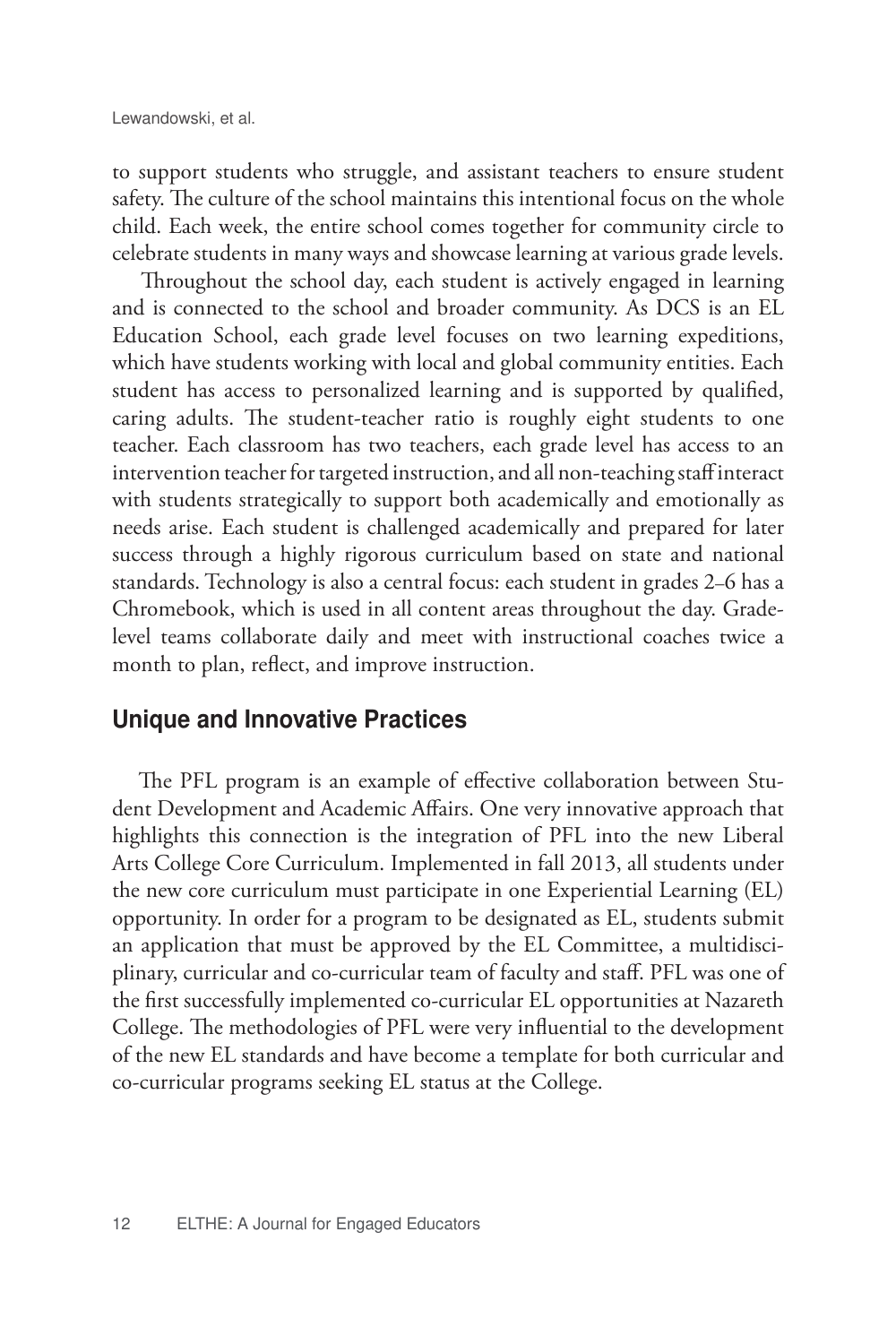### Assessment of Outcomes

The PFL program employs a student learning and success model that utilizes student learning outcomes and substantial assessment to ensure that program goals are achieved. The assessment process includes:

- student survey self-reports of learning;
- formal formative feedback from community partners, teachers, and agency staff;
- rubric-based assessments of written reflections; and
- assessment of group discussions and reflective activities occurring each semester.

Below are the student learning outcomes data for 2014–2015:

- 96.7% of Nazareth College students improved their leadership and professional skills.
- 100% of Nazareth College students demonstrated personal growth through their experiences.
- 98% of Nazareth College students gained a greater understanding of social issues facing the community.
- 98.2% of Nazareth College students improved their ability to build relationships and work effectively with youth and adults with backgrounds and experiences diverse from their own.

In the 2014–2015 program year, PFL provided 16,324 hours of service to the community. PFL students work in Rochester City Schools, a district that has a 43.4% high school graduation rate, with less than 10% of those graduates considered to be college ready. Data collected from teachers, administrators, and staff members of our partnering sites show that in all cases, Nazareth students were able to meet the educational needs of students. Elementary students increased the number of assignments completed and improved their understanding of concepts. Those surveyed reported an increased understanding of college possibilities and high educational aspirations for themselves.

In meeting college goals, Nazareth students in the program reported increases in social awareness (85% of students) and professional skills (98% of students). Focusing on concepts of diversity, the Nazareth students reported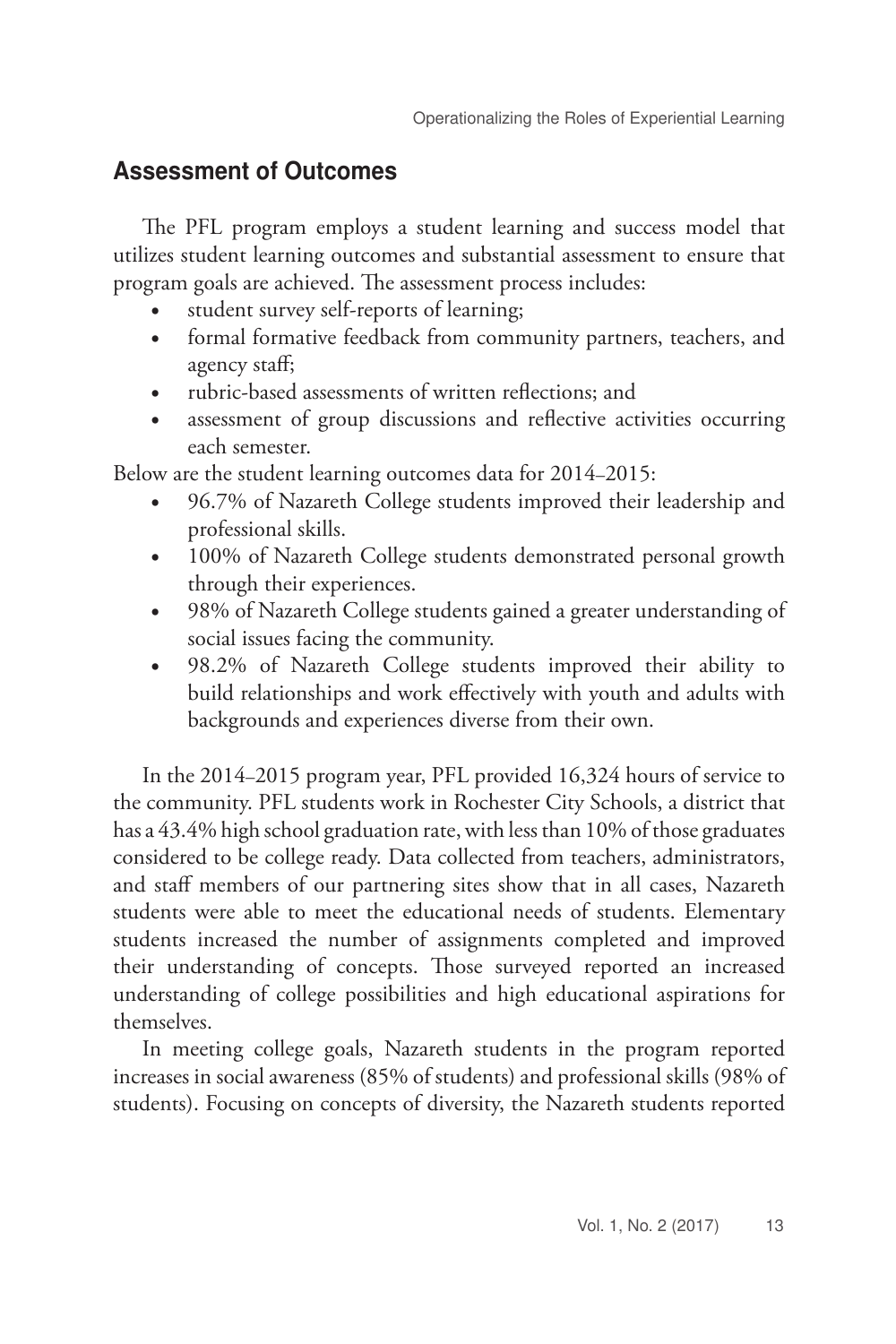increases in understanding differences (98%), enhancing their ability to work with diverse communities (89%), and improving their abilities to differentiate their teaching methods (87%).

### The Administrative Structure

Partners for Learning utilizes a unique administrative structure that incorporates faculty and staff advisement, community partner oversight, and student leadership. The structure addresses community engagement challenges, including the development and measurement of mutually agreed upon goals, orientations and progressive developmental training, supervision, reflection, mechanisms for providing formative feedback, processes to address shortfalls, and open lines of communication. The administrative components create an agile, responsive organization that empowers college students, increases the capacity of community partners, and ensures that the work of the program is meeting community goals. Several administrative positions are crucial to the success of our partnerships, and the following sections provide descriptions of the job responsibilities for each position accompanied by narratives that provide examples of these roles in action.

### Staff and Faculty Leadership

 The PFL program employs one Nazareth College staff member who is part of the College's Center for Civic Engagement. This center reports to both Academic Affairs and Student Development divisions and has oversight for Academic Service Learning as well as co-curricular service ("Civic Engagement"). Coordinating the PFL program in collaboration with the community partners and student leadership comprises approximately 45% of one full-time position, held by the Associate Director for the Center for Civic Engagement. The responsibilities of that position include:

- managing program budgets, including accountability for spending, identifying program needs, and developing budget proposals;
- providing strategic direction for initiatives that connect to College and community goals;
- supervising student workers, graduate assistants, and volunteers
- selecting, training, assigning work, setting and approving schedule and time records, processing payroll, and handling job performance issues;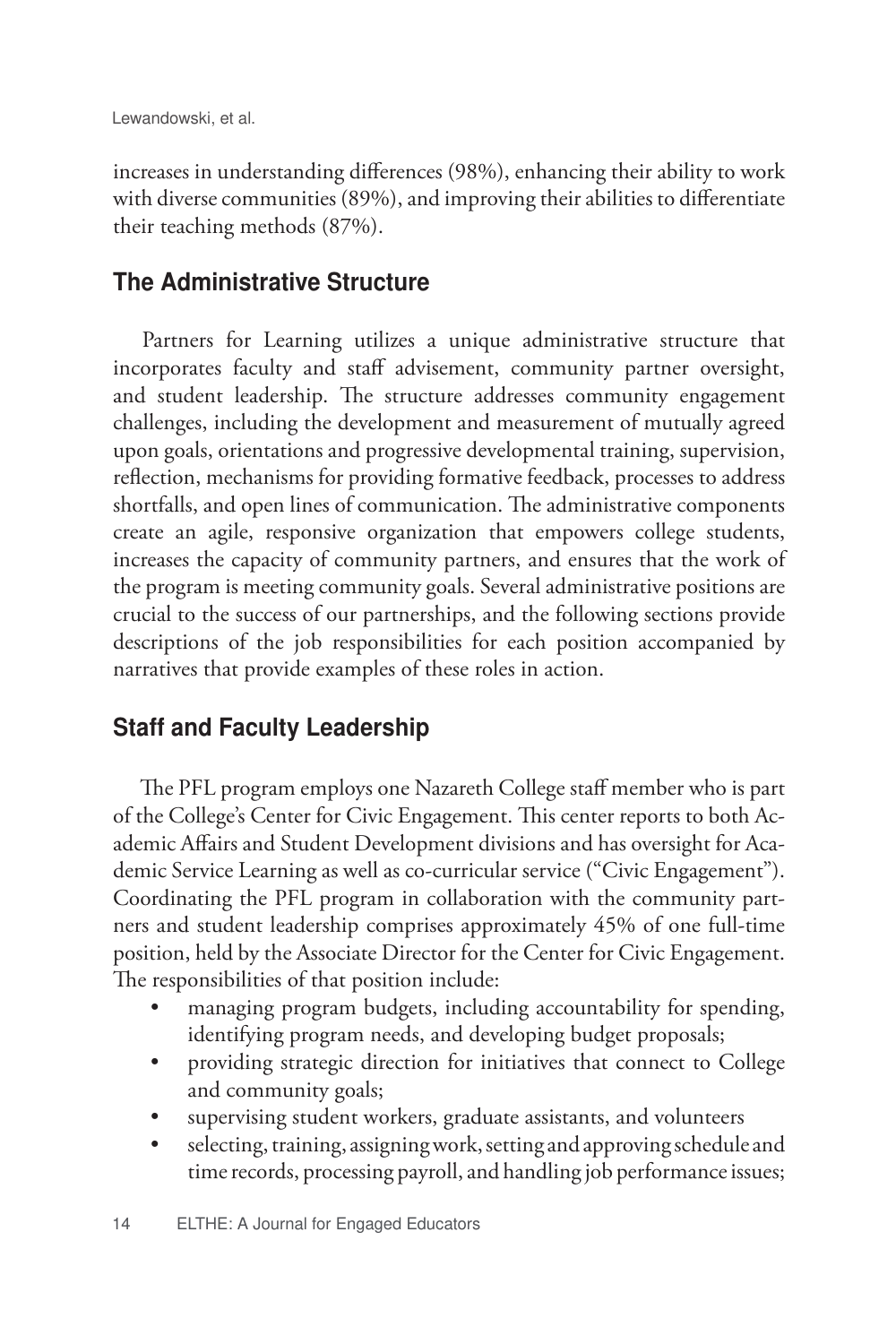- supervising members of the Partners for Learning Council who serve as student coordinators, transportation coordinators, site coordinators, and liaisons with each site;
- planning and implementing leadership development opportunities;
- managing community partnerships and limiting liability by implementing program and College policies at each site;
- making periodic site visits to meet with site representatives and partners, maintaining Memoranda of Understanding;
- in collaboration with student leaders, planning and implementing orientations, trainings, and meetings that provide opportunities for students to learn and gain leadership and job skills necessary to complete service projects;
- creating opportunities that help students reflect on and process their experiences;
- educating students by implementing the Experiential Learning component of the core curriculum;
- creating program assessments and reports;
- planning and carrying out publicity in collaboration with Campus Marketing; and
- identifying areas for funding in collaboration with College Advancement, including grant writing.

## College Faculty and Staff Support

Part of the program's success is a result of leveraging the resources of the faculty and staff at the College. Faculty and staff provide program advisement, trainings, and discipline-specific workshops. Integrated into the scholarship of Nazareth College, the PFL program depends upon the strong academic development that occurs in our classrooms. As a direct result of instruction, students bring the knowledge and skills gained through their academic disciplines into their work in the program. In addition, the students bring their experiences from PFL into the college classroom by enriching dialogues, connecting theory and practice, asking informed questions, and providing insights from authentic experiences.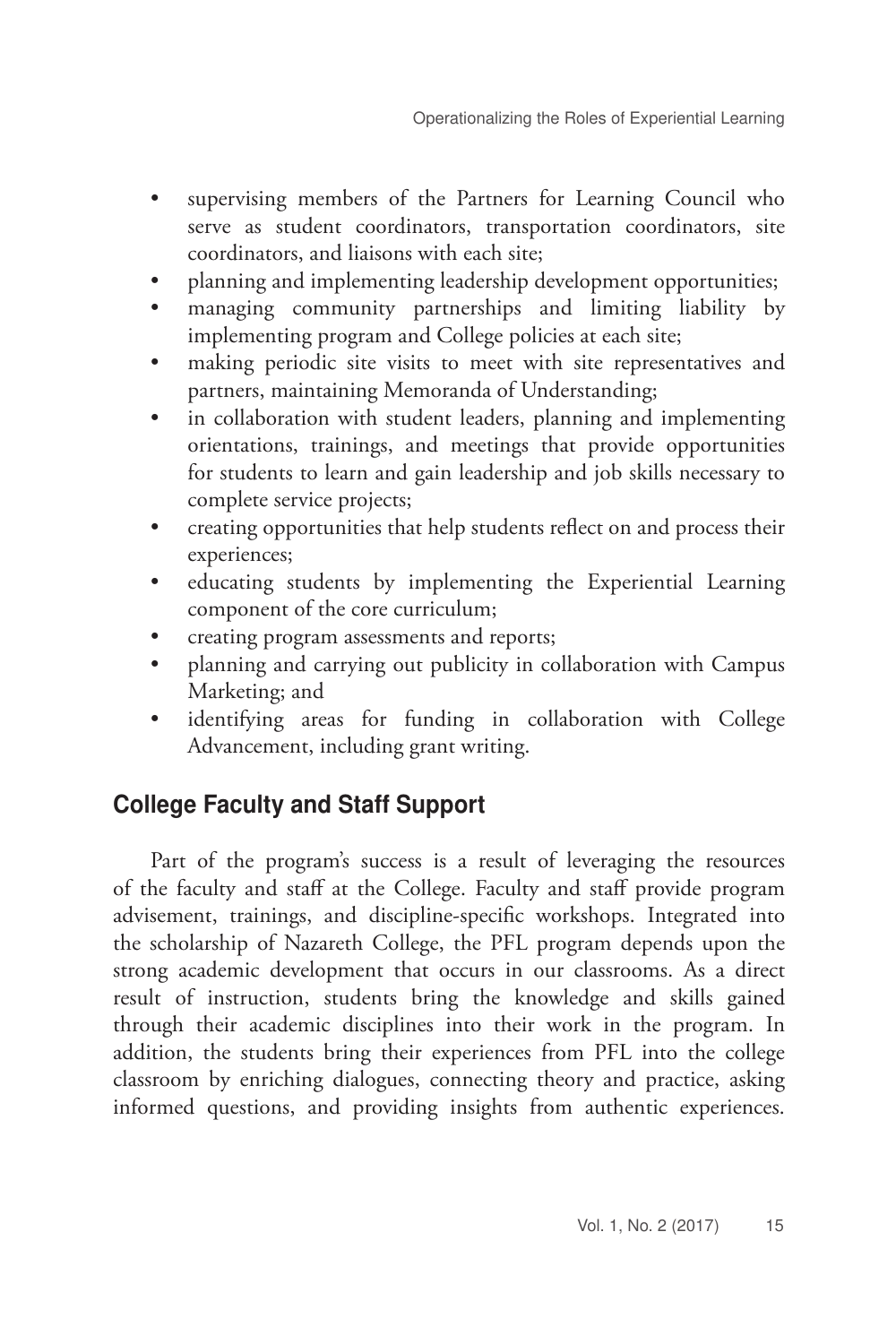Some of the trainings and workshops include:

- Mandated Reporting
- Code of Ethics
- Panel Discussion on Urban Education, including students, parents, and educators
- Positive Behavioral Interventions
- Safe Zone Training
- Poverty and Education
- Kwanzaa Observance (ways to incorporate Kwanzaa into educational settings)
- Stress Management for Human Service Workers
- Community Youth Development Principles
- Assets Development
- Time Management and Other Professionalism Topics
- Teaching Communication, Problem Solving, and Conflict Resolution to Children
- Sex Trafficking Awareness
- Tutoring for Reading and Math
- Public and Charter Schools Community Panel
- MLK Campus Commemoration and Day of Service
- Exploring Leadership Styles
- Public Speaking
- Diversity and Inclusion
- Active Listening/Effective Communication

## Community Partner Leadership

An important part of our program is the site representative, a position that is held by a teacher or staff member who works for the community site. The Curriculum Coordinator at Discovery Charter School has served as the site representative since the inception of the program. This person works with the Partners for Learning and the classroom teachers who host them. Each semester, approximately 8–12 undergraduate students work in classrooms for two-hour blocks at least twice a week. The goal of the site representative is to (1) be highly intentional with the placement and purpose of each Partner, (2) ensure the Partner feels empowered by their work, and (3) make sure the classroom teacher and students gain exceptional support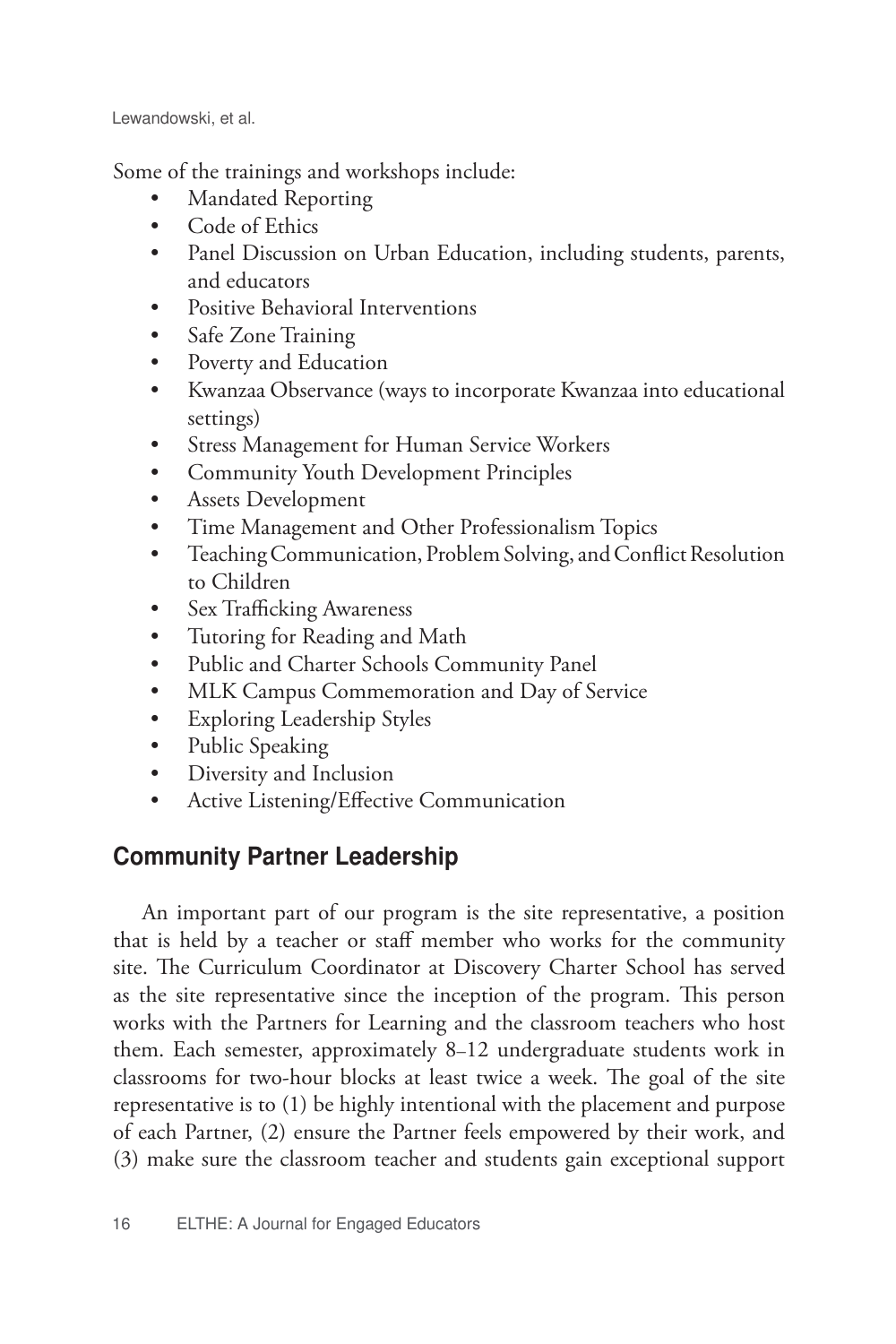focused on improving academic outcomes for students. At the beginning of each semester, Partners attend an orientation led by the site representative and often a classroom teacher when time allows. Here, Partners learn the school history and mission, as well as the impacts Partners have made over the last five years. Partners share their stories, why they became Partners, and what they hope to gain from this experience. During this initial meeting, the goal is for Partners to know they are considered part of our school family, and to promise them that as the semester unfolds, they will undoubtedly feel that sense of family and purpose in the work they do each day at the site. During this meeting and throughout their service, the site representative checks in, reminding Partners that one goal is for them to be excited to come to DCS each week. If there are any concerns, adjustments to roles and responsibilities will be shifted to ensure a mutually beneficial experience.

Making this collaboration meaningful requires reflection and feedback from all parties. Obtaining feedback is done formally through surveys and informally through conversations, with the goal of making the partnership as beneficial as possible. As an example of collaboration, three years ago, a site representative decided to change how Partners were placed and concentrated them in Kindergarten classes, where they worked with students one on one and in small groups. The reflection and feedback the Partners gave allowed for a lower teacher-student ratio and highly intentional instruction targeted at student needs. This is one of many examples of how site representatives ensure cohesion and increase communication with all parties. The duties of the site representative are:

- serving as a liaison with teachers, administrators, college students assigned to the site, and program coordinators;
- assisting with program planning by meeting with the program coordinators twice each semester at minimum;
- identifying classrooms, teachers, and staff members who are enthused about the program, and placing college students;
- aiding with the orientation of new college students to the building, and to their partnering teachers/staff members;
- instructing teachers/staff members how best to utilize the college students; and
- facilitating the distribution of program evaluations twice per semester.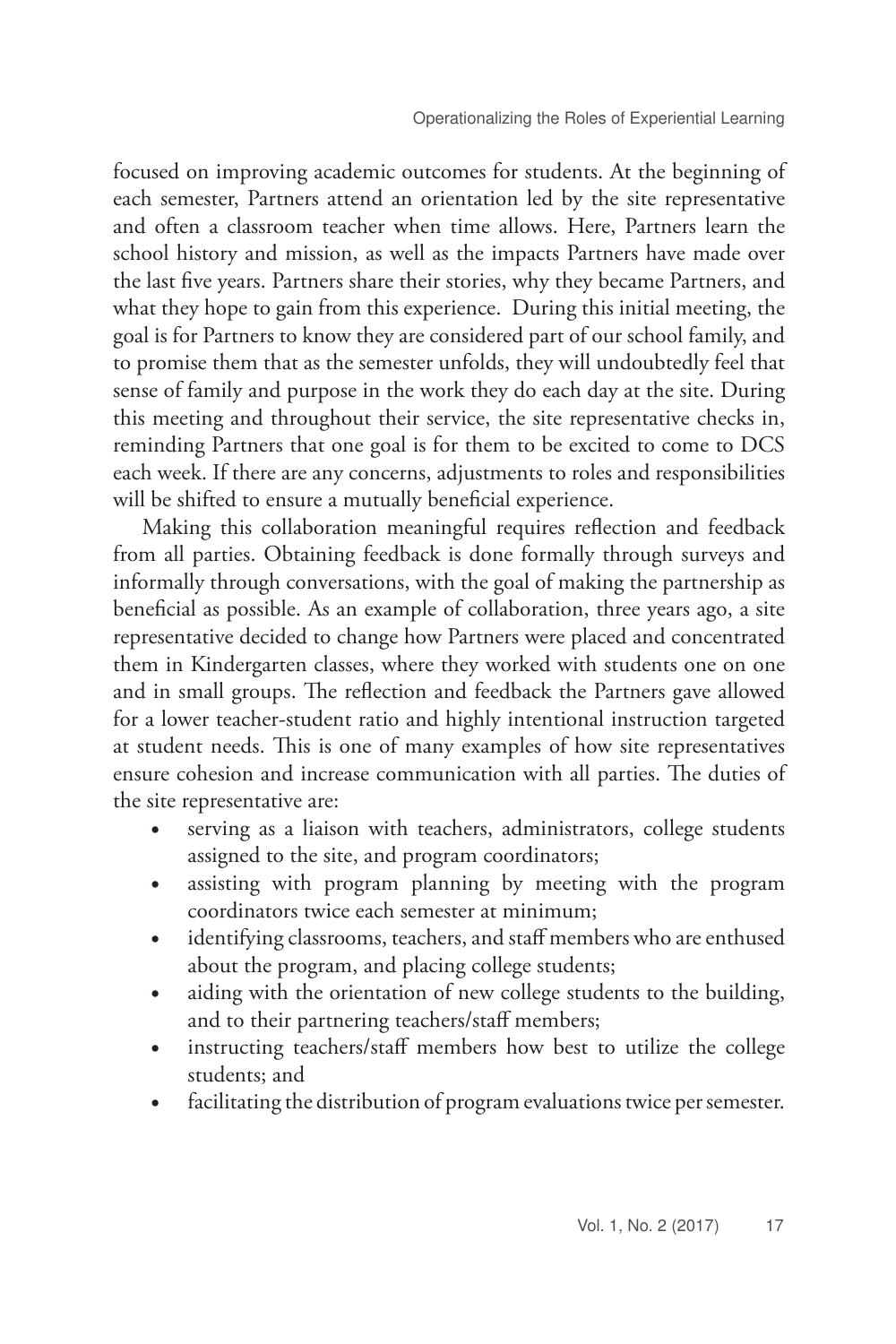After six years of the program running two college semesters per year, staff and students have fully embraced this multi-layered partnership. First, students receive both academic and emotional support from a caring, invested partner whom they see minimally twice a week. As a result of the PFL presence, there is a 5:1 student-to-adult ratio during intervention block, ensuring critical targeted instruction that Partners have been trained on through modeling and co-teaching. Many outside organizations attempt to offer support in schools (host sites) and fail for many reasons, most often because the host site provides little support to the outside organization. If the host site, in this case a school, does not invest time and resources, such as naming a site representative who engages with the program several times a week, it most likely will not succeed or, at best, will not fulfill its potential. Having a dedicated site representative who works in tandem with the Partners, the site coordinator, the teachers, and the Associate Director for the Center for Civic Engagement is critical to ensure clear communication and foster success with all members of the partnership.

## The Classroom Experience

There is no question that the Partner's experience comes to life in the classroom, and the classroom teacher is the day-to-day contact that ensures Partner support and success. The classroom teacher's roles include:

- modeling instruction and providing explicit plans and materials in collaboration with the Partner;
- troubleshooting and providing ongoing support as needed;
- providing an orientation to the classroom culture and an introduction to the children;
- developing the tasks the college students will perform, ensuring that the work most often involves child interaction focusing on academics and raising educational aspirations;
- providing guidance and support that enables the college student to be successful in their work;
- providing a mid-semester and semester-end evaluations of the college student's work; and
- examining and discussing attributes of an "engaged" partner and possible obstacles.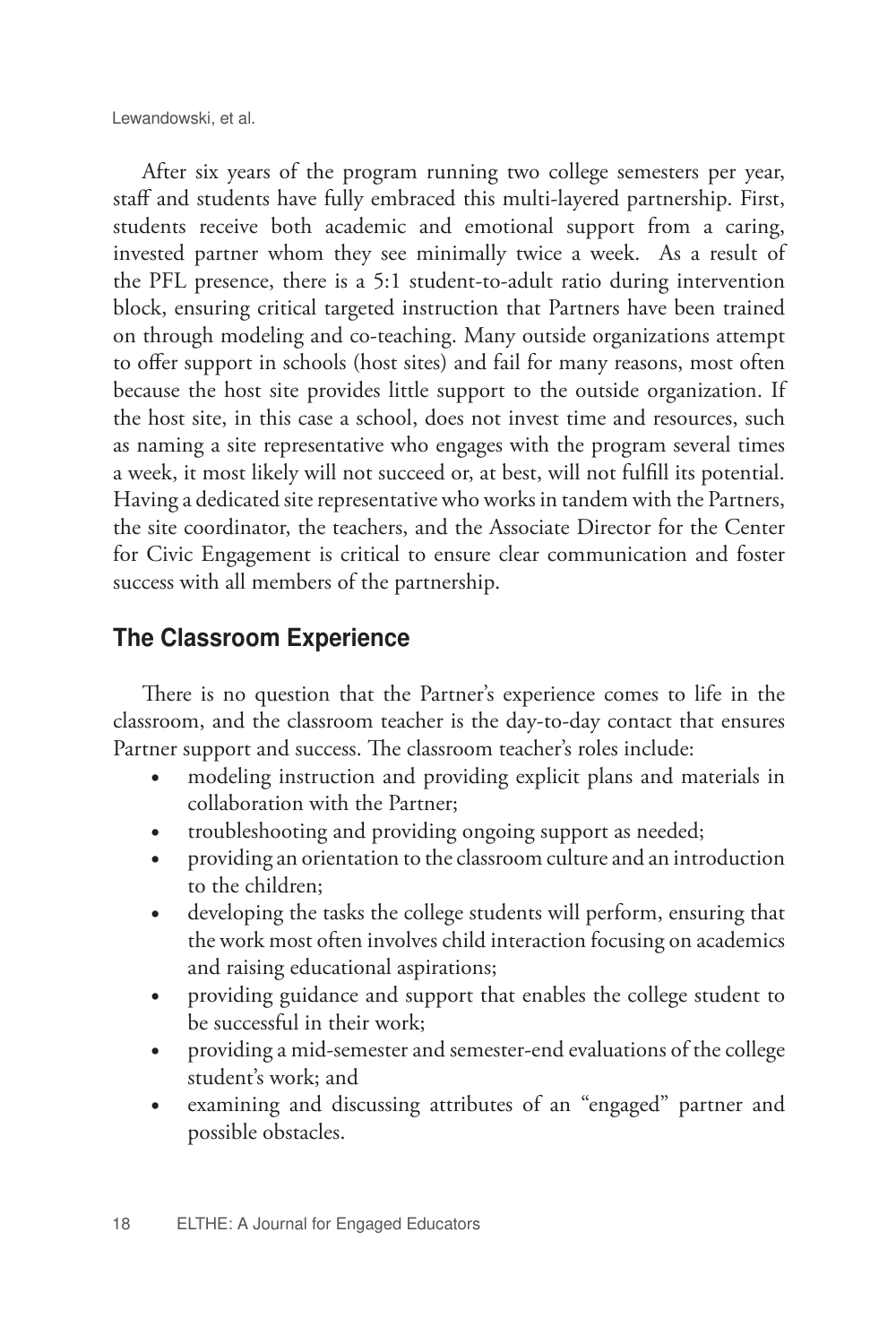Melissa Cartwright, a co-author of this paper, has been a kindergarten teacher at Discovery Charter School for six years and part of the PFL program since it began. As a classroom teacher, she knows that having strong supports in place is necessary in order for students to achieve the academic outcomes we hope for, which is why she gladly welcomes Partners for Learning into her kindergarten classroom: She truly consider herself, her team, and her students lucky to have the support of this highly collaborative program. The classroom teacher's main responsibilities as a host teacher include developing a positive and supportive relationship with Partners, modeling instructional practices, and providing meaningful feedback.

#### Partners In Action

 The Partners for Learning program truly benefits all parties involved, especially students. Partners, or as my students call them, "our college helpers" support our entire Kindergarten program in a variety of ways. Each morning around 9:00 they arrive, and the excitement builds in our students. Here is an opportunity for additional academic support but also emotional supports as well–strong connections are formed between our partners and students over the course of a semester, which we have found to mutually beneficial–an added perk to our collaboration. During their time in the classroom partners reinforce whole group instruction, lead small groups, work with students one on one, and assist with lesson preparations. The instruction delivered by partners is always highly intentional and catered towards students' individual needs. As a classroom teacher I brief our "college helpers" each morning on the events of the day. While our structure remains the same, there are always nuances which change–having a quick chat in the morning keeps everyone on the same page. As the year progresses, so does the day-to-day role of the partner. This is another area where daily communication is critical; if students are moving into a new skill, I or the site representative are there to explain the instruction model, and provide ongoing support to ensure the partner is set up for success.

I attribute a great deal of student learning to the collaborative efforts of this partnership. I recall an instance where a student that was struggling with letter identification was assigned to work with a Partner for ten minutes a day to practice this targeted skill. After a short time, this student's letter recognition abilities doubled. It has been a pleasure working with some of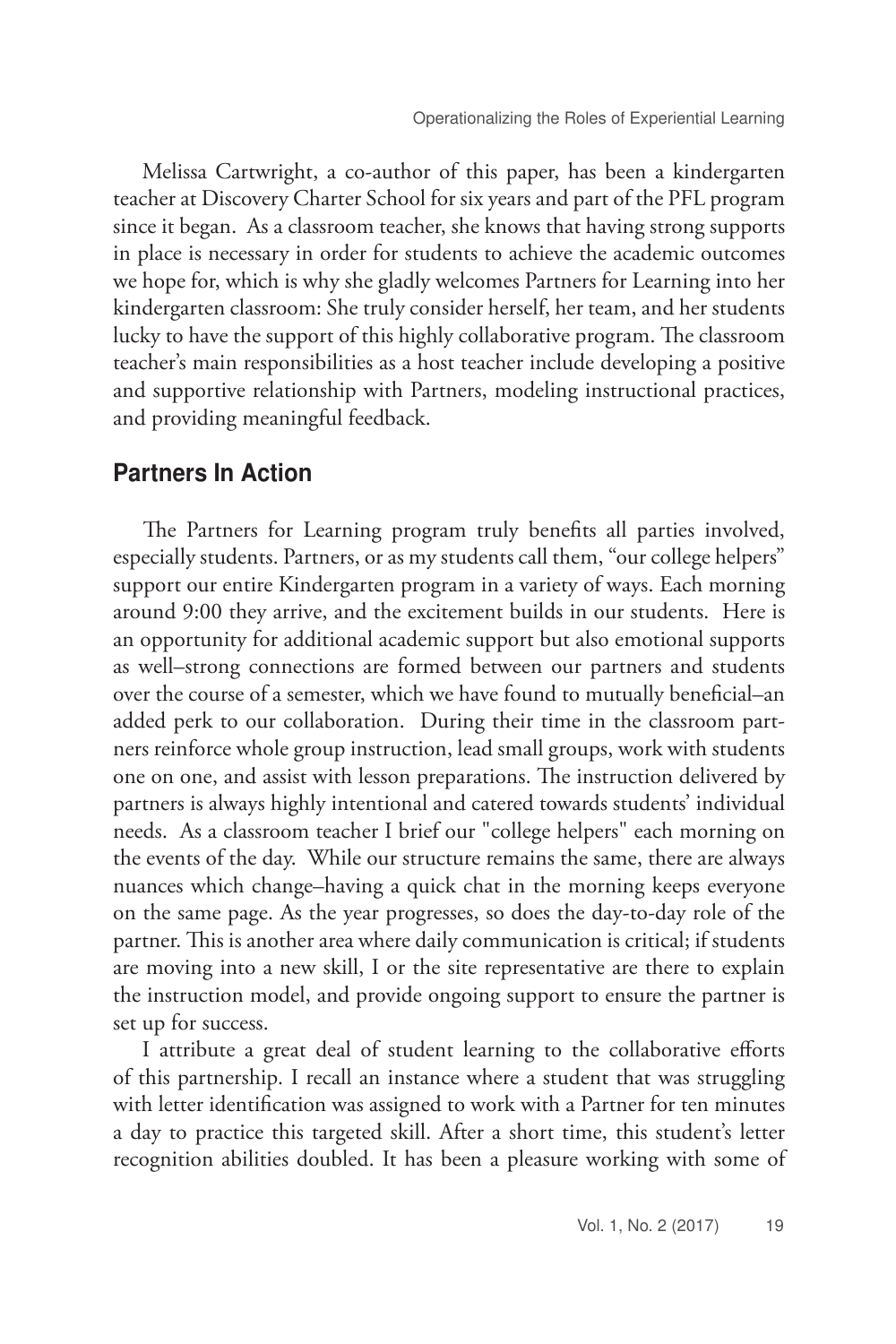the same partners year to year and watching them develop personally and professionally. I have seen so much growth and development in the partners' communication skills, leadership skills, and overall confidence level.

When I asked my students what they liked about our college helpers, 18 of the 22 students shared statements that equated to "they help me learn." Student responses validate the partners' work in support of the whole child. Many students alluded to safety and support from strong statements, such as "I feel really safe around our college helpers, and they always help me when I need help. We just raise our hand and they help us", to more simple but still important statements, such as "They help us zip our jackets." While the day-to-day support has become an integral part of our routine and instruction, our college helpers have also left lasting impressions on our students by planting the seed of going to college. As stated by one of my students, "They help us with something that we need and our college helpers always give us compliments. I can't wait to be a college student". The Partners for Learning program reinforces this desire by annually bringing students from Discovery Charter School to the college for "Discover Nazareth College Day." Over the past five years the kindergarten children who have worked so closely with "college helpers" visit the college as third, fourth, fifth, and sixth-grade students. They tour the campus with their 'college helpers', see dorm rooms, the cafeteria, meet student athletes and have conversations with college students about going to college. We are grateful to be a part of a collaboration that supports our daily instruction at such a critical juncture in our students' academic career, as well as fosters relationships and organically inspires our students to see themselves as a future college student.

#### Student Leadership

The Partners programs utilize a progressive student leadership structure. The programs are staffed by student program coordinators who work with the Associate Director for Civic Engagement at the top level of program administration. Experienced students serve as Site Coordinators working to ensure that the programs at each site are running effectively on a daily basis. Transportation Coordinators assist with the maintenance of six college minivans that transport the college students into the community each day. An Assessment Coordinator works with the Staff Coordinator to develop assessments, analyze data, and develop reports and recommendations for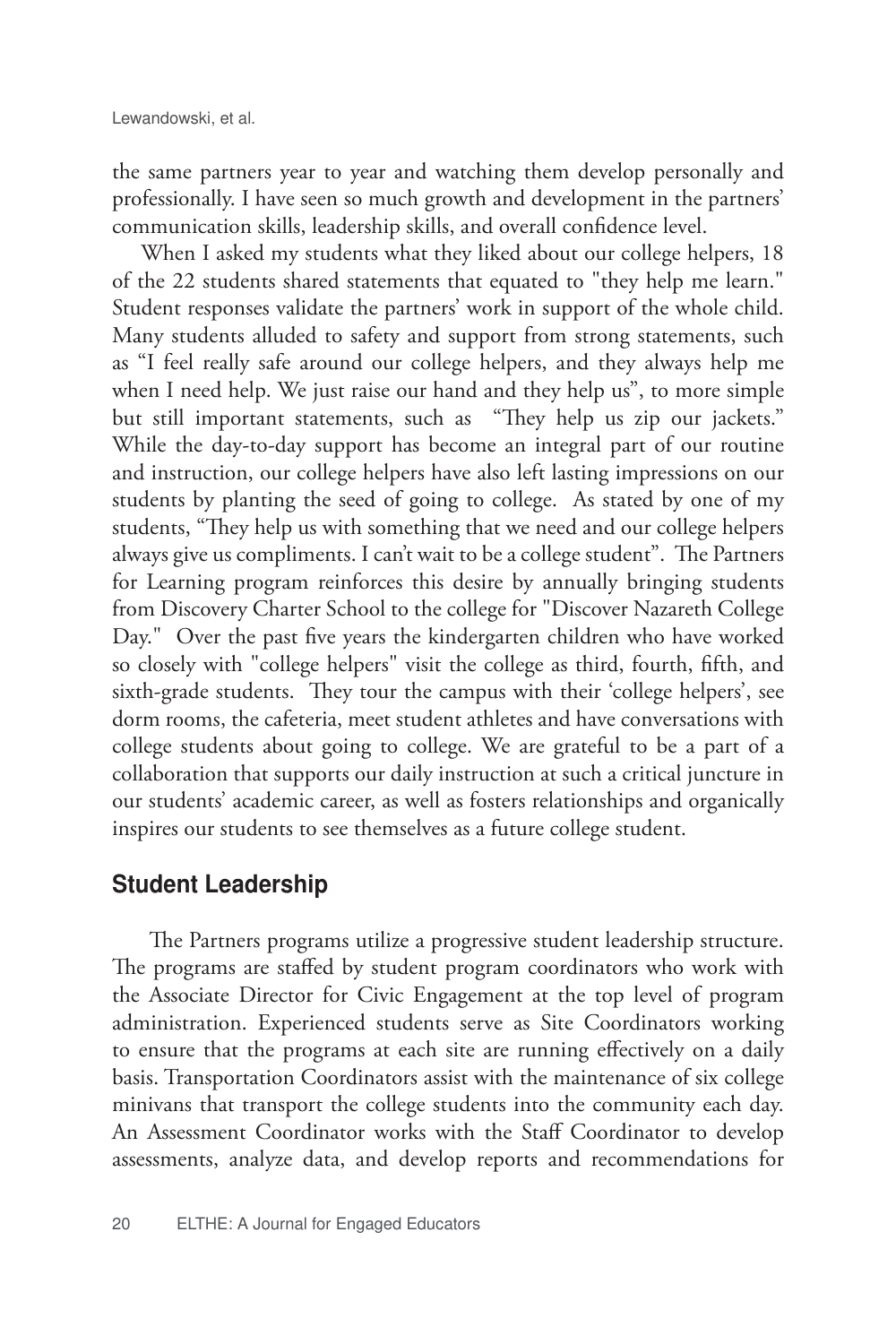program improvements. All of these students come together to form a council that ensures the program is meeting its goals, troubleshoots program challenges, and provides vision for the future of the programs. Leadership training, coaching and mentorship by peers and Nazareth staff and faculty members as well as support from community partner professionals, enhance the knowledge and skills of the students.

The Site Coordinator's responsibilities include:

- serving as a liaison with teachers, administrators, and Partners assigned to each site;
- aiding in the orientation of new Partners to their site building and to their cooperating teachers/staff;
- assisting in planning, making placements, and ordering materials; and
- taking an active role in leadership for daily activities at the sites, i.e., reflecting, planning and troubleshooting.

The Assessment Coordinator's responsibilities include:

- working with the Associate Director for Civic Engagement to develop, administer, and analyze assessment data;
- working with the Associate Director for Civic Engagement to map assessment questions onto program, division, and college outcomes; and
- creating Partners semester-based outcome reports, presenting findings to the Partners Council, and facilitating the development of a plan to address report results.

The Partners Council Member's responsibilities include:

- working with the Program Coordinator and Student Coordinators regarding staffing assignments;
- reviewing and updating the goals, orientations, workshops, and handbooks for the program;
- working together to resolve problems concerning Partners;
- sharing communications with Coordinators, Partners, teachers, and administrators as appropriate; and
- supporting each other by offering suggestions, highlighting outstanding work, and providing creative insights on how to improve leadership skills.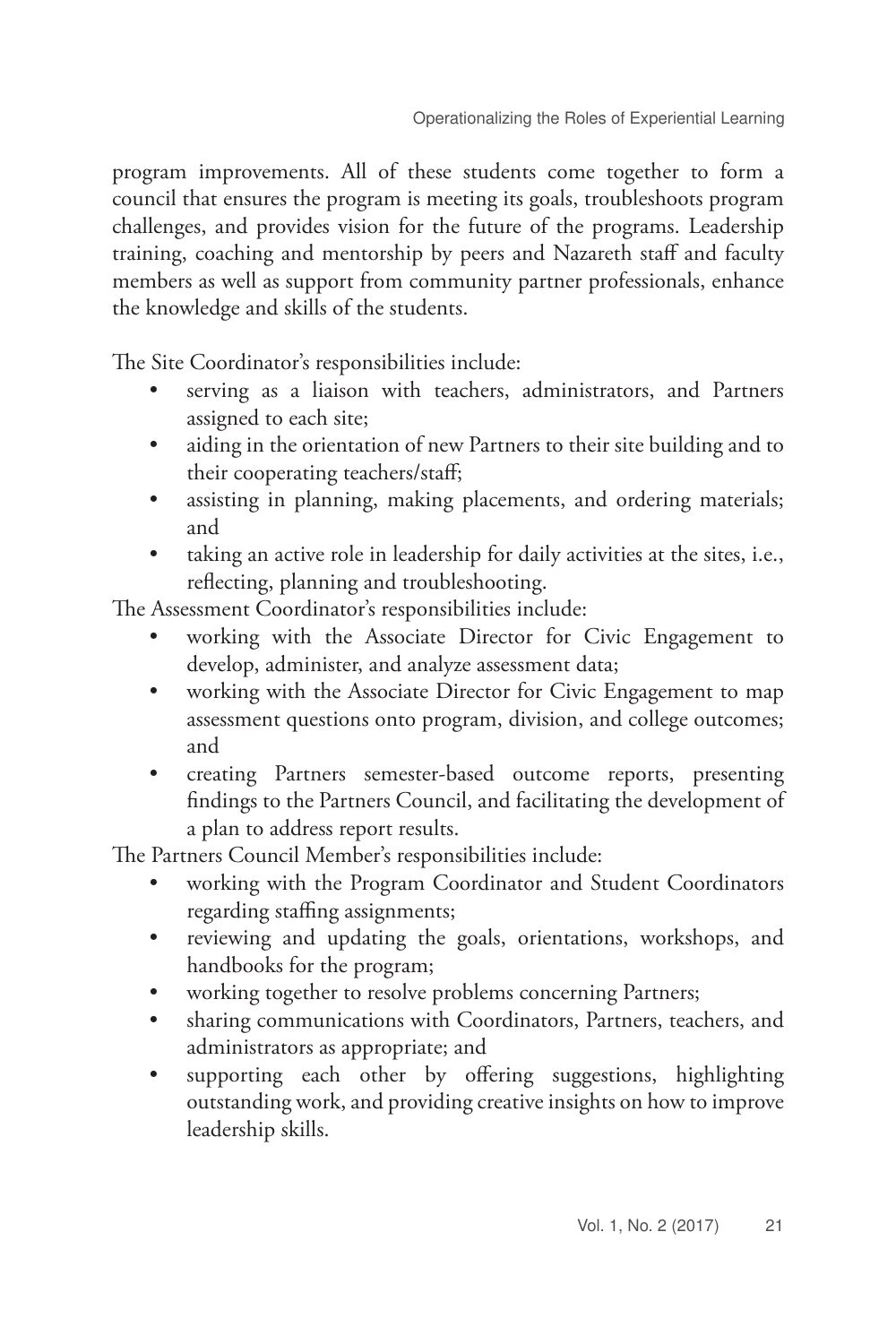Rebecca Englund, one of the authors of this paper, has served in multiple roles over her four years at Nazareth College, including as Partner, Assessment Coordinator, and Site Coordinator. Below, she describes firsthand several of her experiences within the program:

My work as a Partner constantly kept me on my toes because no day was exactly like the previous one. Initially, I thought that I would simply be a tutor for struggling students, but I was wrong. In addition to being a tutor, I was also a leader and mentor in the classroom. More specifically, I led small groups, worked one-on-one with students who needed additional support with their schoolwork, and supported the classroom teacher during whole class instruction. In turn, I built a great rapport with the students and became a positive role model in the classroom. These relationships made coming to work worthwhile because I truly cared about the students' successes. Even though every day was unpredictable, I knew that my work in the classroom allowed my classroom teacher to do her job more effectively, which reflected positively in the student's academic performance.

It is without a doubt that I became a more competent professional because of my work as a Partner. Having this hands-on experience at DCS alongside my schoolwork allowed me to implement ideas and methodologies discussed in my courses. For example, leading a phonemic awareness group gave me the opportunity to practice my scaffolding skills as well as my ability to teach to different learning styles. Ultimately, I benefited from this experience just as much as the students, the teachers, and the administrators at DCS. Although I motivated my students to do their best schoolwork, they pushed me to do my best work and think outside of the box.

As Assessment Coordinator, I evaluated the outcomes of the PFL program from both the Partner and administrative perspectives. In other words, I assessed how the PFL program influenced the Partner's professional development as well as how it influenced the students' academic performance and aspirations. Once I identified the major themes related to the program outcomes, I assembled a summarizing report and presented it to the PFL Council. This presentation generated a dialogue among council members to address the program considerations. As the Assessment Coordinator, I worked diligently to convey the overall impact of the PFL program and to make suggestions regarding the future of the program.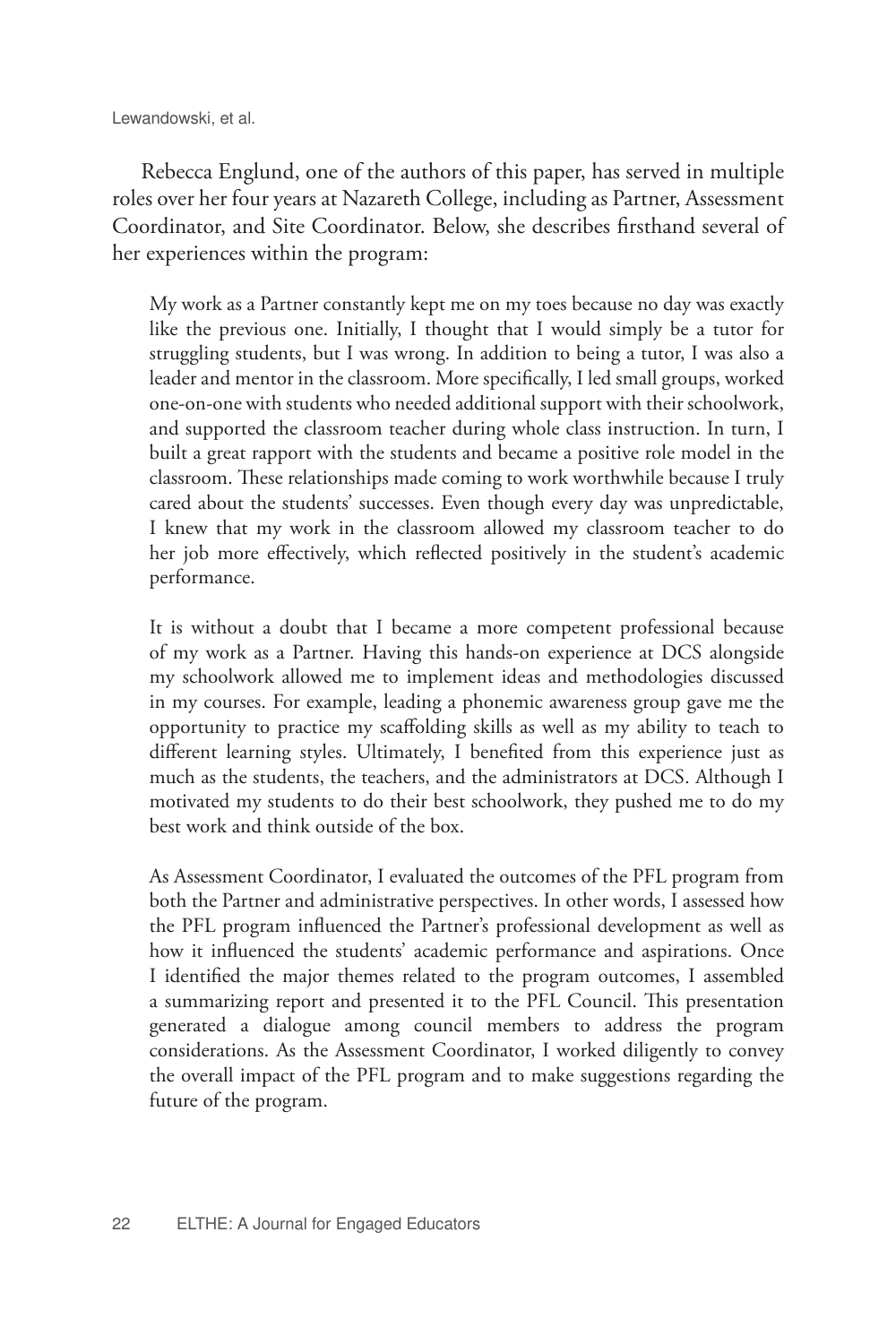The role of Assessment Coordinator made me a better Partner because I became more knowledgeable of the PFL program's outcomes and expectations. As a result, I took more initiative in the classroom and gained more confidence in my work. Additionally, I developed the ability to think critically and the ability to advocate for my students and myself. I was privileged to have such a unique opportunity because my responsibilities as Assessment Coordinator allowed me to sharpen many professional skills and gain a better understanding of the PFL program.

In the Site Coordinator position, I served as the liaison between the Partners and the PFL administration (the PFL Council, the Associate Director for the Center for Civic Engagement, and the Site Representative). Not only did I communicate with all of the parties involved, but I also collaborated with my fellow Site Coordinators to troubleshoot when problems arose at site, to plan site meetings; and to lead workshops. I felt like the eyes and the ears of the PFL program along with the other Site Coordinators because no other position worked as closely with the teachers, the students, and the PFL administration.

Strong interpersonal communication skills and adaptability were essential to being an effective Site Coordinator. At times, it was challenging to negotiate several personalities and work styles; however, it served as great preparation because my future profession will require me to work with fellow employees and with clients. Although I had more responsibility as a Site Coordinator, I gained practical leadership experience that will suit me well as I enter the workforce.

#### Conclusion

When identifying successful components of a service-learning community engagement collaborative, clearly defined roles are critical. The highly collaborative partnership between DCS and PFL would not function effectively if it were not for the four critical roles which work in tandem to foster program success: (1) the Associate Director for the Center for Civic Engagement, (2) the Student Site Coordinator, (3) the Site Representative, and (4) the Classroom Teacher. Dividing the programmatic tasks into these positions provides a supportive experiential learning environment for college students and ensures that our collaboration meets our community outcomes. This administrative structure ensures that college students can supportively